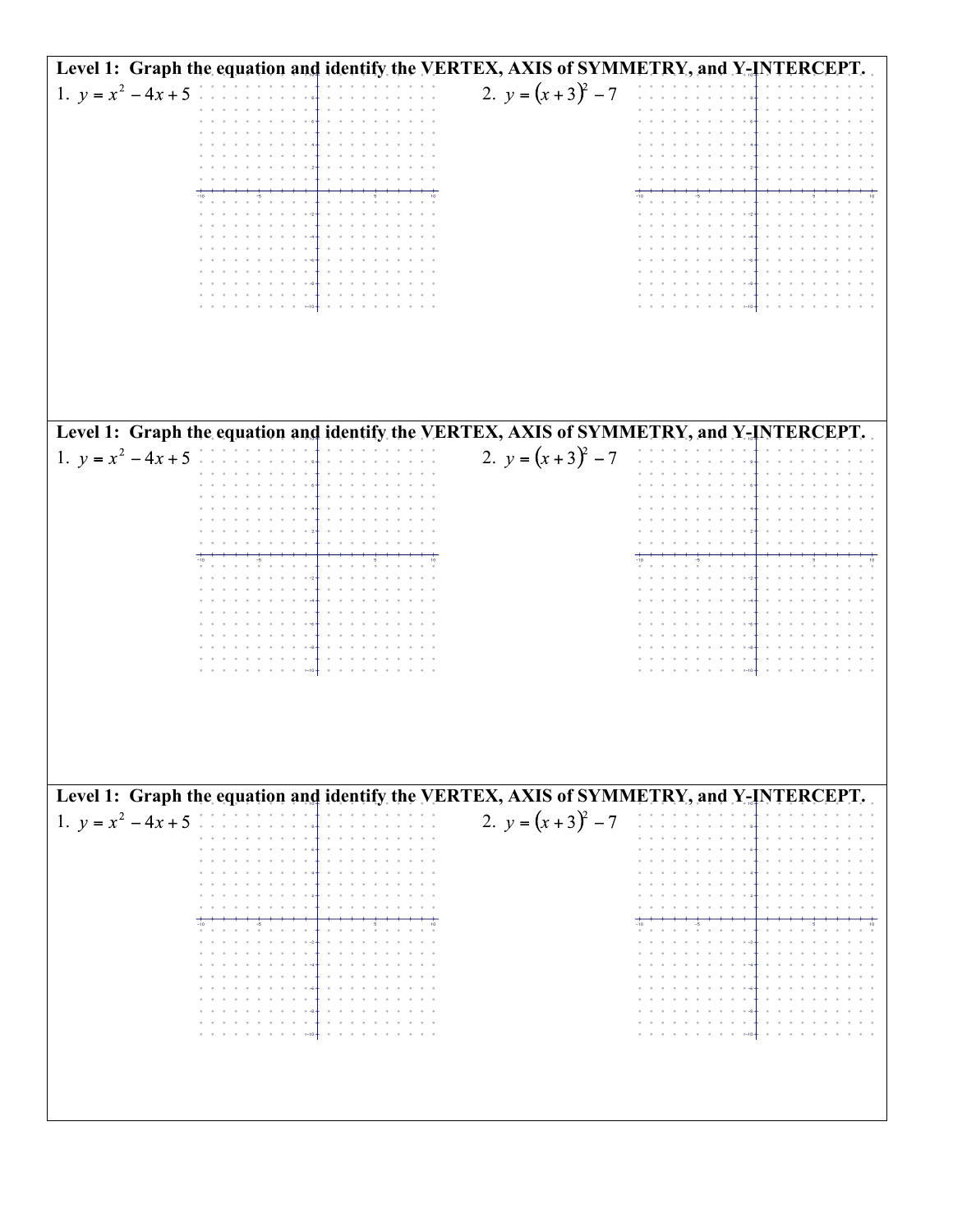|                                               | Level 2: Solve the equation using any method. |                     |  |  |
|-----------------------------------------------|-----------------------------------------------|---------------------|--|--|
| 1. $x^2 - 6x + 5 = 0$                         | 2. $-19 = (x + 3)^2 - 7$                      | 3. $2x^2 - 14 = 7x$ |  |  |
|                                               |                                               |                     |  |  |
|                                               |                                               |                     |  |  |
|                                               |                                               |                     |  |  |
|                                               |                                               |                     |  |  |
|                                               |                                               |                     |  |  |
|                                               |                                               |                     |  |  |
|                                               |                                               |                     |  |  |
|                                               |                                               |                     |  |  |
|                                               |                                               |                     |  |  |
|                                               |                                               |                     |  |  |
|                                               |                                               |                     |  |  |
|                                               |                                               |                     |  |  |
|                                               |                                               |                     |  |  |
| Level 2: Solve the equation using any method. |                                               |                     |  |  |
| 1. $x^2-6x+5=0$                               | 2. $-19 = (x + 3)^2 - 7$                      | 3. $2x^2 - 14 = 7x$ |  |  |
|                                               |                                               |                     |  |  |
|                                               |                                               |                     |  |  |
|                                               |                                               |                     |  |  |
|                                               |                                               |                     |  |  |
|                                               |                                               |                     |  |  |
|                                               |                                               |                     |  |  |
|                                               |                                               |                     |  |  |
|                                               |                                               |                     |  |  |
|                                               |                                               |                     |  |  |
|                                               |                                               |                     |  |  |
|                                               |                                               |                     |  |  |
|                                               |                                               |                     |  |  |
| Level 2: Solve the equation using any method. |                                               |                     |  |  |
| 1. $x^2 - 6x + 5 = 0$                         | 2. $-19 = (x + 3)^2 - 7$                      | 3. $2x^2 - 14 = 7x$ |  |  |
|                                               |                                               |                     |  |  |
|                                               |                                               |                     |  |  |
|                                               |                                               |                     |  |  |
|                                               |                                               |                     |  |  |
|                                               |                                               |                     |  |  |
|                                               |                                               |                     |  |  |
|                                               |                                               |                     |  |  |
|                                               |                                               |                     |  |  |
|                                               |                                               |                     |  |  |
|                                               |                                               |                     |  |  |
|                                               |                                               |                     |  |  |
|                                               |                                               |                     |  |  |
|                                               |                                               |                     |  |  |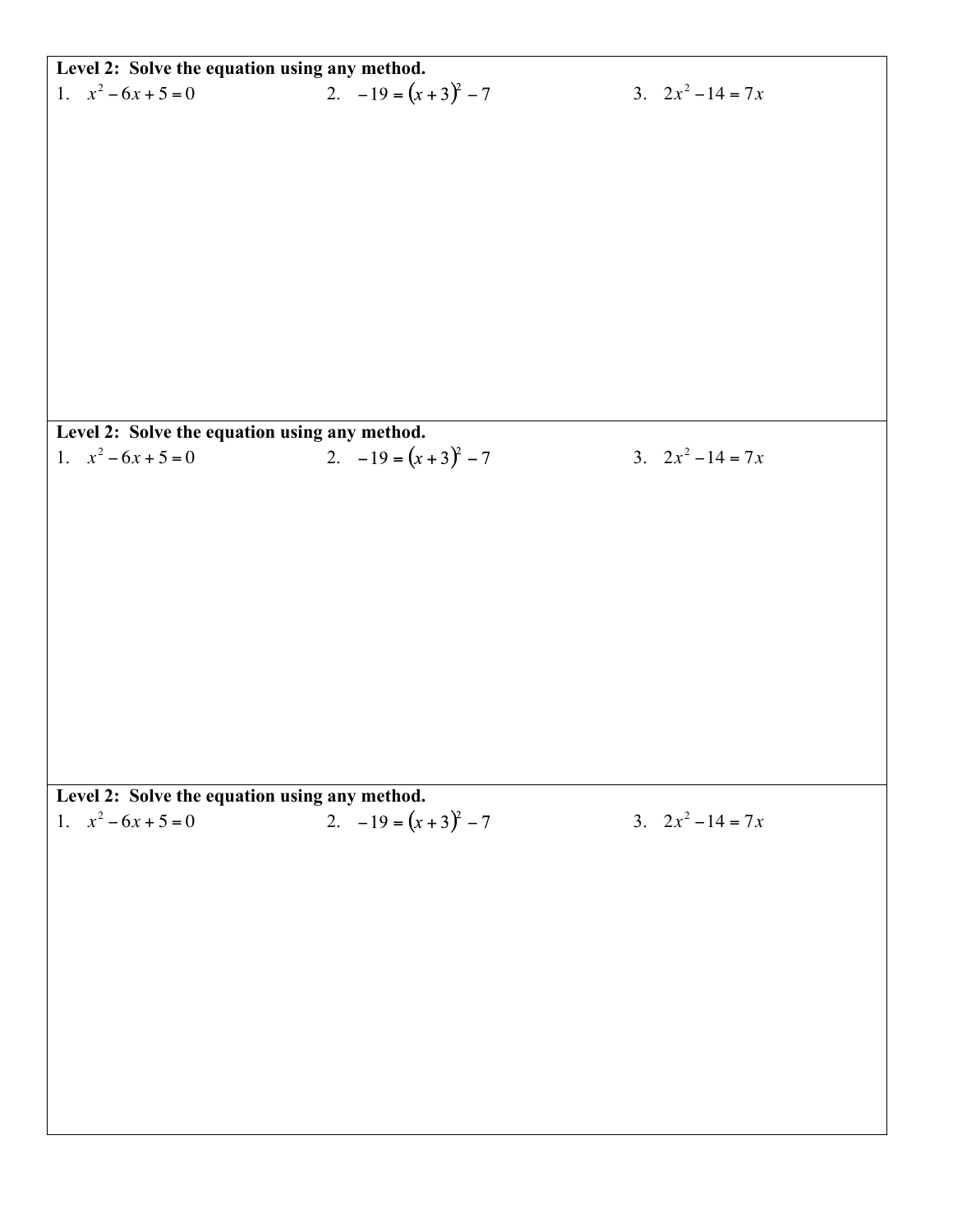#### **Level 3: Answer the question.**

1. A softball is thrown into the air. The height *h* of the ball, in feet, can be written as a function of time *t*, in seconds, as  $h = -16t^2 + 40t + 5$ .

(a) At what time does the ball reach its maximum height? (No decimal)

(b) What is the maximum height the ball reaches?

(c) When is the ball 9 feet above the ground? (Exact answer and Approx answer)

(d) When does the ball hit the ground? (Exact answer and Approx answer)

#### **Level 3: Answer the question.**

1. A softball is thrown into the air. The height *h* of the ball, in feet, can be written as a function of time *t*, in seconds, as  $h = -16t^2 + 40t + 5$ .

(a) At what time does the ball reach its maximum height? (No decimal)

(b) What is the maximum height the ball reaches?

(c) When is the ball 9 feet above the ground? (Exact answer and Approx answer)

(d) When does the ball hit the ground? (Exact answer and Approx answer)

### **Level 3: Answer the question.**

1. A softball is thrown into the air. The height *h* of the ball, in feet, can be written as a function of time *t*, in seconds, as  $h = -16t^2 + 40t + 5$ .

(a) At what time does the ball reach its maximum height? (No decimal)

(b) What is the maximum height the ball reaches?

(c) When is the ball 9 feet above the ground? (Exact answer and Approx answer)

(d) When does the ball hit the ground? (Exact answer and Approx answer)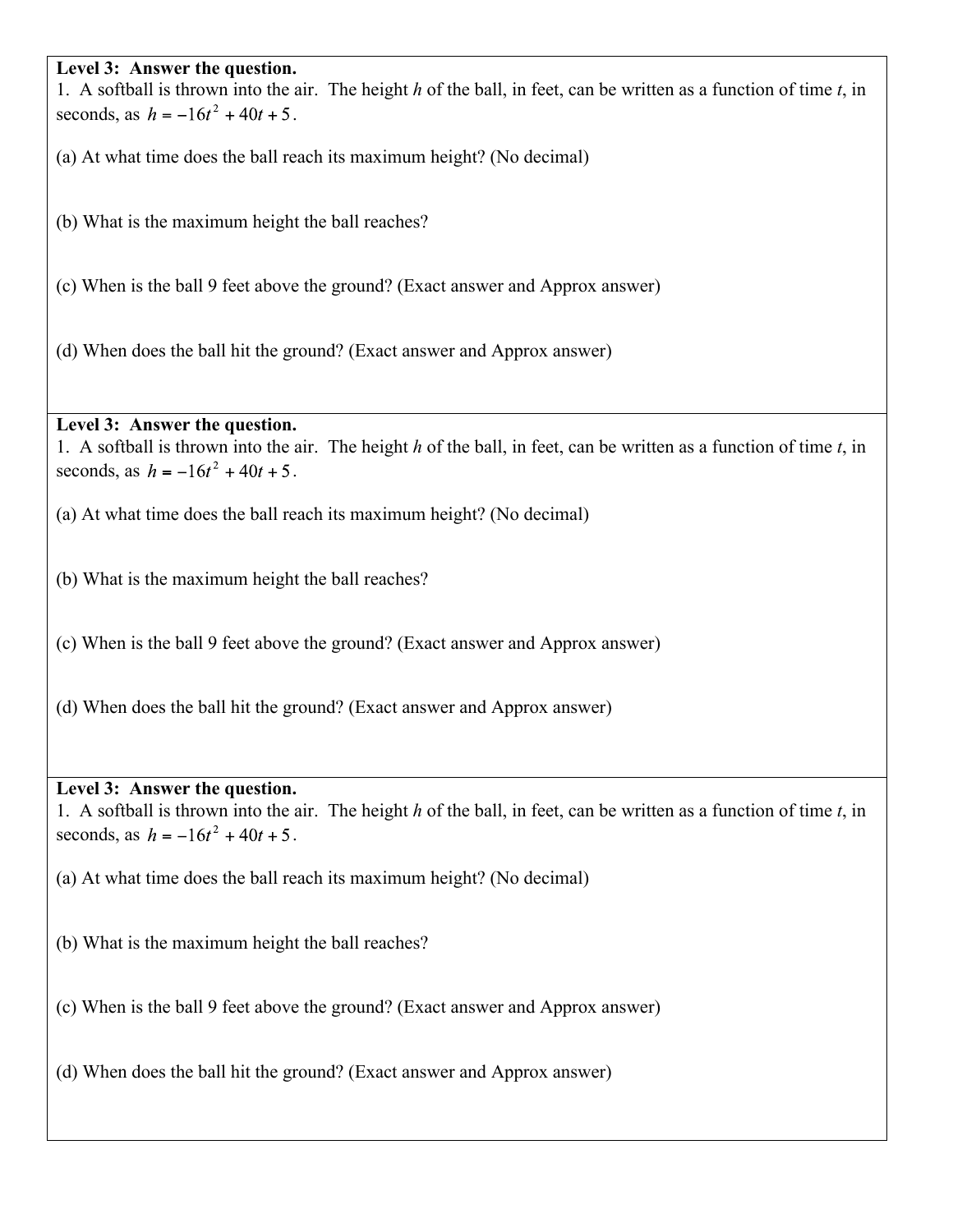| Level 4: Simplify the complex number and write in standard form.<br>1. $(3-7i)+(-2+i)$<br>2. $(-1-6i)(4+5i)$ |                                                                  |                    |
|--------------------------------------------------------------------------------------------------------------|------------------------------------------------------------------|--------------------|
|                                                                                                              |                                                                  | 3. $(9+3i)-(6-2i)$ |
|                                                                                                              |                                                                  |                    |
|                                                                                                              |                                                                  |                    |
|                                                                                                              |                                                                  |                    |
|                                                                                                              |                                                                  |                    |
|                                                                                                              |                                                                  |                    |
|                                                                                                              |                                                                  |                    |
|                                                                                                              |                                                                  |                    |
|                                                                                                              |                                                                  |                    |
|                                                                                                              |                                                                  |                    |
|                                                                                                              |                                                                  |                    |
|                                                                                                              |                                                                  |                    |
|                                                                                                              |                                                                  |                    |
|                                                                                                              |                                                                  |                    |
|                                                                                                              |                                                                  |                    |
|                                                                                                              |                                                                  |                    |
|                                                                                                              |                                                                  |                    |
|                                                                                                              | Level 4: Simplify the complex number and write in standard form. |                    |
| 1. $(3-7i)+(-2+i)$                                                                                           | 2. $(-1-6i)(4+5i)$                                               | 3. $(9+3i)-(6-2i)$ |
|                                                                                                              |                                                                  |                    |
|                                                                                                              |                                                                  |                    |
|                                                                                                              |                                                                  |                    |
|                                                                                                              |                                                                  |                    |
|                                                                                                              |                                                                  |                    |
|                                                                                                              |                                                                  |                    |
|                                                                                                              |                                                                  |                    |
|                                                                                                              |                                                                  |                    |
|                                                                                                              |                                                                  |                    |
|                                                                                                              |                                                                  |                    |
|                                                                                                              |                                                                  |                    |
|                                                                                                              |                                                                  |                    |
|                                                                                                              |                                                                  |                    |
|                                                                                                              |                                                                  |                    |
|                                                                                                              |                                                                  |                    |
|                                                                                                              |                                                                  |                    |
|                                                                                                              | Level 4: Simplify the complex number and write in standard form. |                    |
| 1. $(3-7i)+(-2+i)$                                                                                           | 2. $\left(-1-6i\right)\left(4+5i\right)$                         | 3. $(9+3i)-(6-2i)$ |
|                                                                                                              |                                                                  |                    |
|                                                                                                              |                                                                  |                    |
|                                                                                                              |                                                                  |                    |
|                                                                                                              |                                                                  |                    |
|                                                                                                              |                                                                  |                    |
|                                                                                                              |                                                                  |                    |
|                                                                                                              |                                                                  |                    |
|                                                                                                              |                                                                  |                    |
|                                                                                                              |                                                                  |                    |
|                                                                                                              |                                                                  |                    |
|                                                                                                              |                                                                  |                    |
|                                                                                                              |                                                                  |                    |
|                                                                                                              |                                                                  |                    |
|                                                                                                              |                                                                  |                    |
|                                                                                                              |                                                                  |                    |
|                                                                                                              |                                                                  |                    |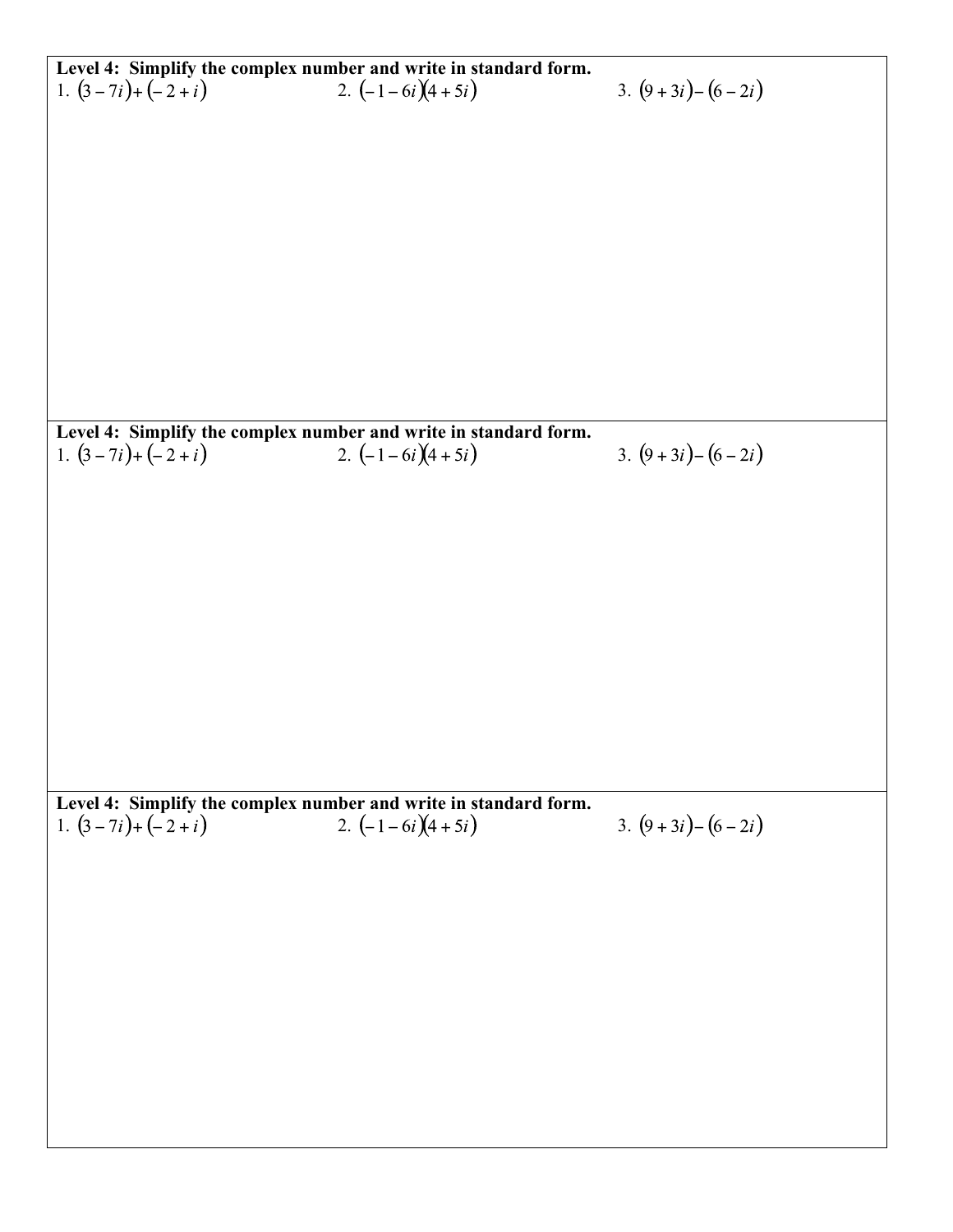| Level 5: Factor Completely        |                    |                    |
|-----------------------------------|--------------------|--------------------|
| 1. $16x^2 - 9$                    | 2. $4x^2 - 8x + 4$ | 3. $x^2 + 3x - 28$ |
|                                   |                    |                    |
|                                   |                    |                    |
|                                   |                    |                    |
|                                   |                    |                    |
|                                   |                    |                    |
|                                   |                    |                    |
|                                   |                    |                    |
|                                   |                    |                    |
|                                   |                    |                    |
|                                   |                    |                    |
|                                   |                    |                    |
|                                   |                    |                    |
|                                   |                    |                    |
|                                   |                    |                    |
|                                   |                    |                    |
|                                   |                    |                    |
| <b>Level 5: Factor Completely</b> |                    |                    |
| 1. $16x^2 - 9$                    | 2. $4x^2 - 8x + 4$ | 3. $x^2 + 3x - 28$ |
|                                   |                    |                    |
|                                   |                    |                    |
|                                   |                    |                    |
|                                   |                    |                    |
|                                   |                    |                    |
|                                   |                    |                    |
|                                   |                    |                    |
|                                   |                    |                    |
|                                   |                    |                    |
|                                   |                    |                    |
|                                   |                    |                    |
|                                   |                    |                    |
|                                   |                    |                    |
|                                   |                    |                    |
|                                   |                    |                    |
|                                   |                    |                    |
| <b>Level 5: Factor Completely</b> |                    |                    |
| 1. $16x^2 - 9$                    | 2. $4x^2 - 8x + 4$ | 3. $x^2 + 3x - 28$ |
|                                   |                    |                    |
|                                   |                    |                    |
|                                   |                    |                    |
|                                   |                    |                    |
|                                   |                    |                    |
|                                   |                    |                    |
|                                   |                    |                    |
|                                   |                    |                    |
|                                   |                    |                    |
|                                   |                    |                    |
|                                   |                    |                    |
|                                   |                    |                    |
|                                   |                    |                    |
|                                   |                    |                    |
|                                   |                    |                    |